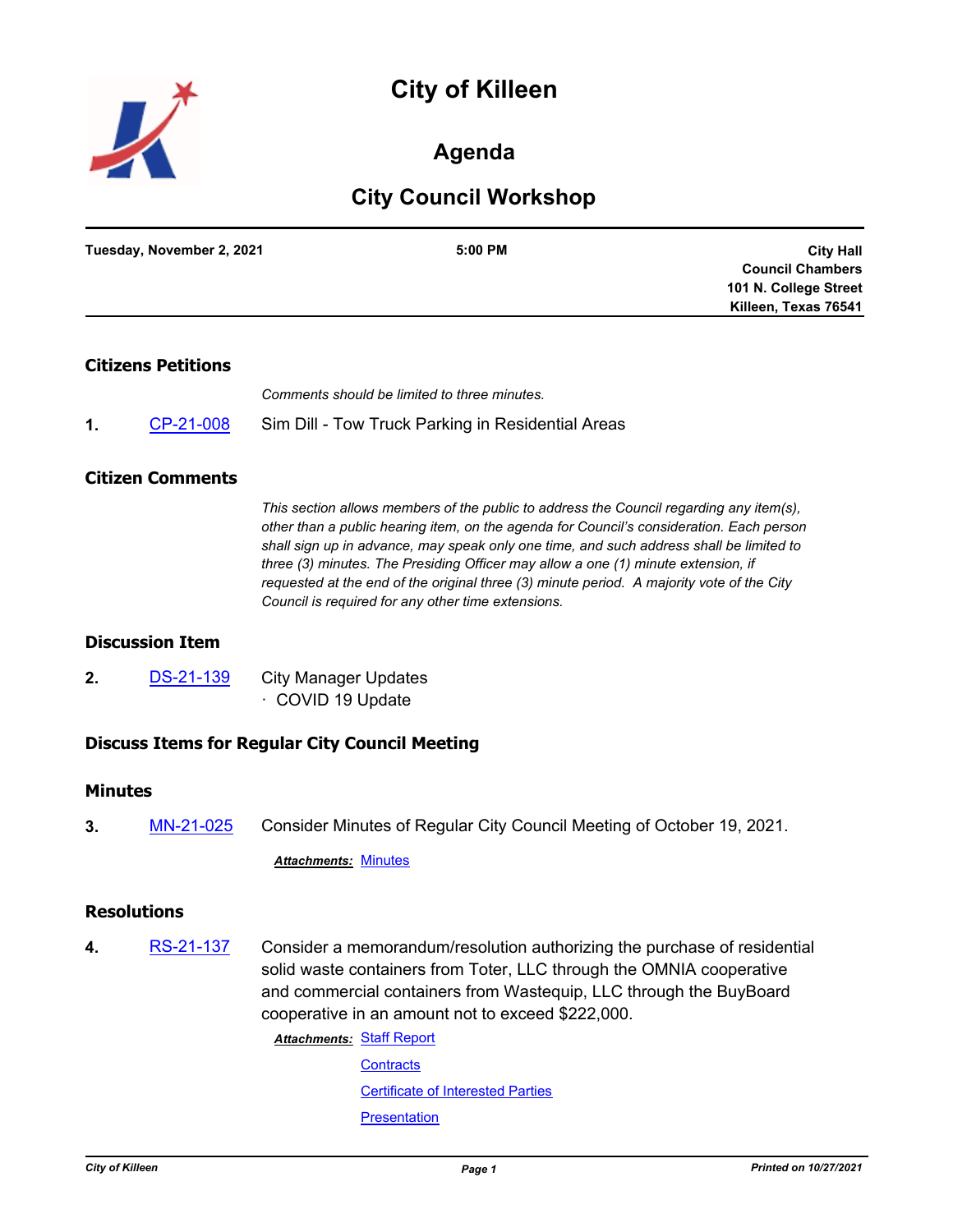**5.** [RS-21-138](http://killeen.legistar.com/gateway.aspx?m=l&id=/matter.aspx?key=5736) Consider a memorandum/resolution authorizing the award of a construction contract for the Sewer Line Rehabilitation Phase 5 project to Insituform Technologies, LLC through the Texas BuyBoard Cooperative in the amount of \$229,450.

> **Attachments: [Staff Report](http://killeen.legistar.com/gateway.aspx?M=F&ID=6067c173-1470-4082-b2af-05193ad49e6c.pdf)** [Proposal](http://killeen.legistar.com/gateway.aspx?M=F&ID=4ed49c9d-f201-4433-ad7b-af3bec884312.pdf) [Certificate of Interested Parties](http://killeen.legistar.com/gateway.aspx?M=F&ID=b66a11b4-3f47-438e-bbdd-dcd80276ffcc.pdf) **[Presentation](http://killeen.legistar.com/gateway.aspx?M=F&ID=211aeabd-e6ca-4468-aaf6-20ee4d099158.pdf)**

**6.** [RS-21-139](http://killeen.legistar.com/gateway.aspx?m=l&id=/matter.aspx?key=5756) Consider a memorandum/resolution awarding RFP 21-35 for contracted veterinary services to Texas Humane Heroes in an amount not to exceed \$97,500.

**Attachments: [Staff Report](http://killeen.legistar.com/gateway.aspx?M=F&ID=d753b013-dd86-4ccf-affd-a95f8ee25e61.pdf)** 

**[Evaluation Matrix](http://killeen.legistar.com/gateway.aspx?M=F&ID=ccfa6075-d93e-40ae-be74-9cb073e94260.pdf) [Agreement](http://killeen.legistar.com/gateway.aspx?M=F&ID=32cf8172-c968-4fc9-bd31-3720a236ee87.pdf)** [Certificate of Interested Parties](http://killeen.legistar.com/gateway.aspx?M=F&ID=8dfc8436-295a-482f-8347-02ca373d628f.pdf) **[Presentation](http://killeen.legistar.com/gateway.aspx?M=F&ID=6eefcd40-a174-4ad2-99b2-a00b26c7d66a.pdf)** 

**7.** [RS-21-140](http://killeen.legistar.com/gateway.aspx?m=l&id=/matter.aspx?key=5757) Consider a memorandum/resolution appointing commissioners to the Youth Advisory Commission.

**Attachments: [Staff Report](http://killeen.legistar.com/gateway.aspx?M=F&ID=3f11582c-a74c-48db-acf6-64b99b5c3c35.pdf) [Presentation](http://killeen.legistar.com/gateway.aspx?M=F&ID=d7881c7d-86b1-44ee-8ab2-d1696b5340b0.pdf)** 

**8.** [RS-21-141](http://killeen.legistar.com/gateway.aspx?m=l&id=/matter.aspx?key=5758) Consider a memorandum/resolution authorizing the purchase of consumable medical supplies from Bound Tree Medical and Henry Schein through the BuyBoard cooperative in an amount not to exceed \$273,705.

- **Attachments: [Staff Report](http://killeen.legistar.com/gateway.aspx?M=F&ID=4c947463-67d4-4723-8be9-97dc3e4a24d8.pdf) [Contracts](http://killeen.legistar.com/gateway.aspx?M=F&ID=79a3f763-d904-4809-bbc3-bb30e7145c38.pdf)** [Certificates of Interested Parties](http://killeen.legistar.com/gateway.aspx?M=F&ID=507308d4-e81c-45a9-9045-3514cbe585fb.pdf) **[Presentation](http://killeen.legistar.com/gateway.aspx?M=F&ID=5601799c-8cf9-4df1-9599-2a1b04fd2686.pdf)**
- **9.** [RS-21-142](http://killeen.legistar.com/gateway.aspx?m=l&id=/matter.aspx?key=5761) Consider a memorandum/resolution authorizing participation in the Global Opioid Settlement and adopting the Texas Opioid Abatement Fund Council and Settlement Allocation Term Sheet.

**Attachments: [Staff Report](http://killeen.legistar.com/gateway.aspx?M=F&ID=b0842d8c-36de-4a17-915a-1eda57b2c2f4.pdf)** 

**[Resolution](http://killeen.legistar.com/gateway.aspx?M=F&ID=6484288f-aa59-4432-9a2e-bc2084475deb.pdf)** 

[Texas Term Sheet](http://killeen.legistar.com/gateway.aspx?M=F&ID=e828ddb3-1766-418f-a6f9-08478519af5a.pdf)

**[Distributor Participation Form](http://killeen.legistar.com/gateway.aspx?M=F&ID=1c51ffd3-7396-4c0a-8cec-29f956a9ac46.pdf)** 

**[Settlement Participation Form](http://killeen.legistar.com/gateway.aspx?M=F&ID=dc3dd444-8d73-4a6c-9c41-5d21219be823.pdf)** 

**[Presentation](http://killeen.legistar.com/gateway.aspx?M=F&ID=779873d2-4f60-4993-8223-e74f3069d74e.pdf)** 

# **Public Hearings**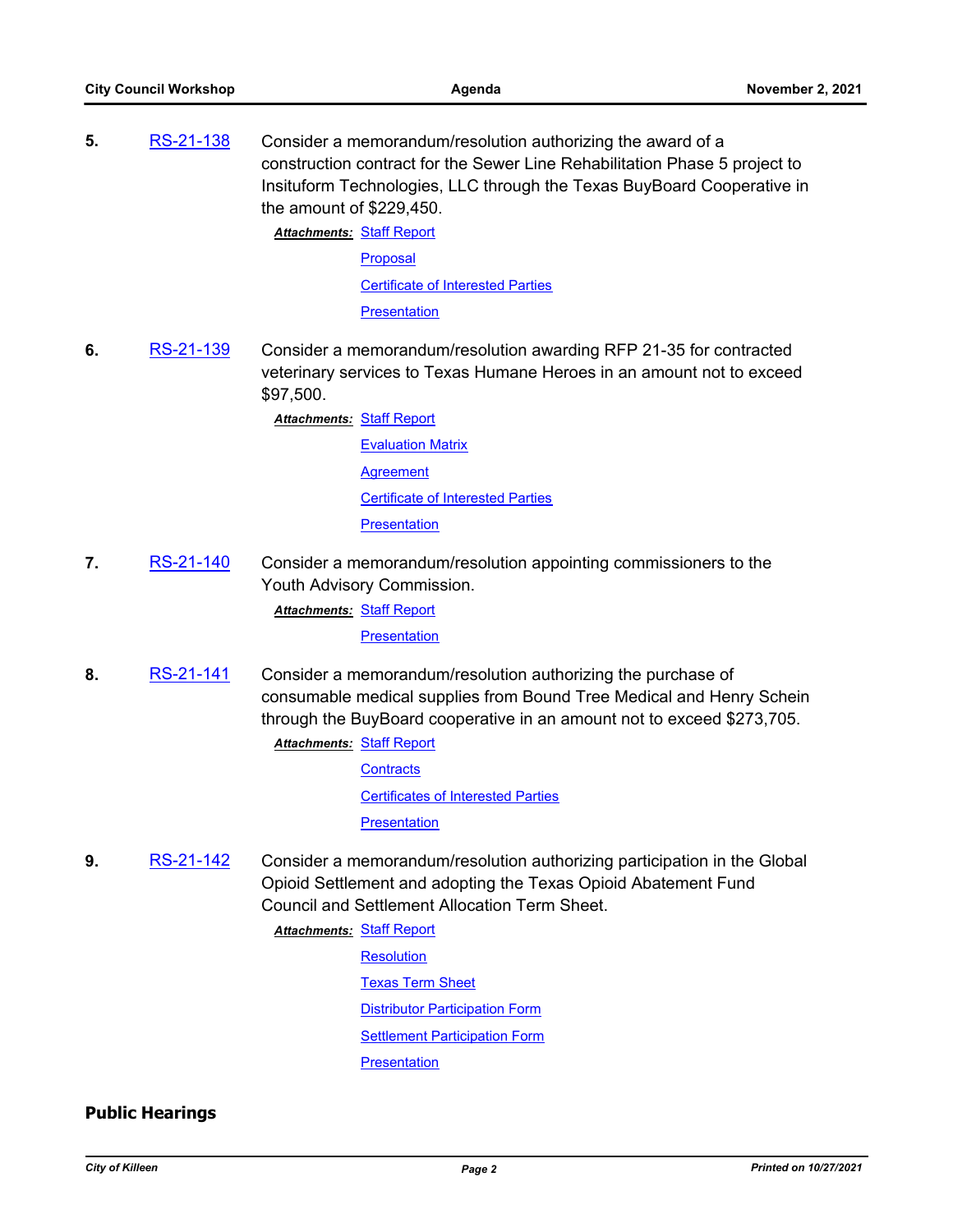**10.** [PH-21-056](http://killeen.legistar.com/gateway.aspx?m=l&id=/matter.aspx?key=5567) HOLD a public hearing and consider an ordinance requested by Quintero Engineering on behalf of Tara Campbell (Case #FLUM21-03) to amend the Comprehensive Plan's Future Land Use Map (FLUM) from a 'Rural' (R) designation to a 'General Residential' (GR) designation for approximately 7.4 acres out of the W. L. Harris Survey, Abstract No. 1155, generally located south of West Stan Schlueter Loop and east of the Eagle Valley Subdivision, Killeen, Texas.

**Attachments: [Staff Report](http://killeen.legistar.com/gateway.aspx?M=F&ID=4f98a797-9d2e-46f2-a36a-ea02db9fd999.pdf) [Maps](http://killeen.legistar.com/gateway.aspx?M=F&ID=632d8d79-4d9e-4f54-b00c-4c5a27f4189d.pdf) [Minutes](http://killeen.legistar.com/gateway.aspx?M=F&ID=583da855-440d-4723-b08c-c68dd71b3bc2.pdf) [Ordinance](http://killeen.legistar.com/gateway.aspx?M=F&ID=60e77fe2-bbe0-4a80-b866-a9083520dc72.pdf) [Presentation](http://killeen.legistar.com/gateway.aspx?M=F&ID=f4ffd54d-4cb8-4f13-bf5a-92e9ce02ab8c.pdf)** 

**11.** [PH-21-057](http://killeen.legistar.com/gateway.aspx?m=l&id=/matter.aspx?key=5569) HOLD a public hearing and consider an ordinance requested by Quintero Engineering, LLC on behalf of Tara Campbell, (Case #Z21-14) to rezone approximately 7.4 acres out of the W. L. Harris Survey, Abstract No, 1155 from "A" (Agricultural District) to "R-1" (Single-Family Residential District). The property is located south of West Stan Schlueter Loop and east of the Eagle Valley Subdivision, Killeen, Texas.

**Attachments: [Staff Report](http://killeen.legistar.com/gateway.aspx?M=F&ID=9c1c6e2b-b2cb-434e-8a0d-5e28c4e0d05f.pdf)** 

- **[Maps](http://killeen.legistar.com/gateway.aspx?M=F&ID=a631e396-c5a7-4056-883d-835572bceebb.pdf) [Minutes](http://killeen.legistar.com/gateway.aspx?M=F&ID=444c2947-140e-4483-a7ab-99fd7d11d48d.pdf) [Ordinance](http://killeen.legistar.com/gateway.aspx?M=F&ID=bbf3d32f-ac48-401c-b2b8-1a78fc9b80f4.pdf) [Considerations](http://killeen.legistar.com/gateway.aspx?M=F&ID=ff81df94-b142-4a3a-88fb-5c36042852f0.pdf) [Presentation](http://killeen.legistar.com/gateway.aspx?M=F&ID=11b3791f-0b3e-48dd-babd-b0783909b1fc.pdf)**
- **12.** [PH-21-058](http://killeen.legistar.com/gateway.aspx?m=l&id=/matter.aspx?key=5705) HOLD a public hearing and consider an ordinance requested by Quintero Engineering, LLC on behalf of Rachiii Brothers, LLC (Case #FLUM21-07) to amend the Comprehensive Plan's Future Land Use Map (FLUM) from a 'General Residential' (GR) designation to a 'General Commercial' (GC) designation for approximately 10.56 acres out of the Robert Cunningham Survey, Abstract No. 199, located at 4302 Cunningham Road, Killeen, Texas.

**Attachments: [Staff Report](http://killeen.legistar.com/gateway.aspx?M=F&ID=42fe38ef-953e-4749-b2d2-edd8c65d80a1.pdf) [Maps](http://killeen.legistar.com/gateway.aspx?M=F&ID=e6e016ef-097e-4d33-b3c4-e0ddbb0597aa.pdf) [Minutes](http://killeen.legistar.com/gateway.aspx?M=F&ID=6ecc09c8-8678-414d-be50-4bd10ad0aab6.pdf) [Ordinance](http://killeen.legistar.com/gateway.aspx?M=F&ID=5cf4cf5f-7cf5-4ed5-a0fd-9e51c9d6a32c.pdf) [Presentation](http://killeen.legistar.com/gateway.aspx?M=F&ID=716cca1b-fe7b-44c3-8718-e7f8f6e6212d.pdf)** 

**13.** [PH-21-059](http://killeen.legistar.com/gateway.aspx?m=l&id=/matter.aspx?key=5706) HOLD a public hearing and consider an ordinance requested by Quintero Engineering, LLC on behalf of Rachiii Brothers, LLC, (Case #Z21-29) to rezone approximately 24.61 acres out of the Robert Cunningham Survey, Abstract No. 199 from "R-1" (Single-Family Residential District) to "R-2" (Two-Family Residential District) and "B-5" (Business District). The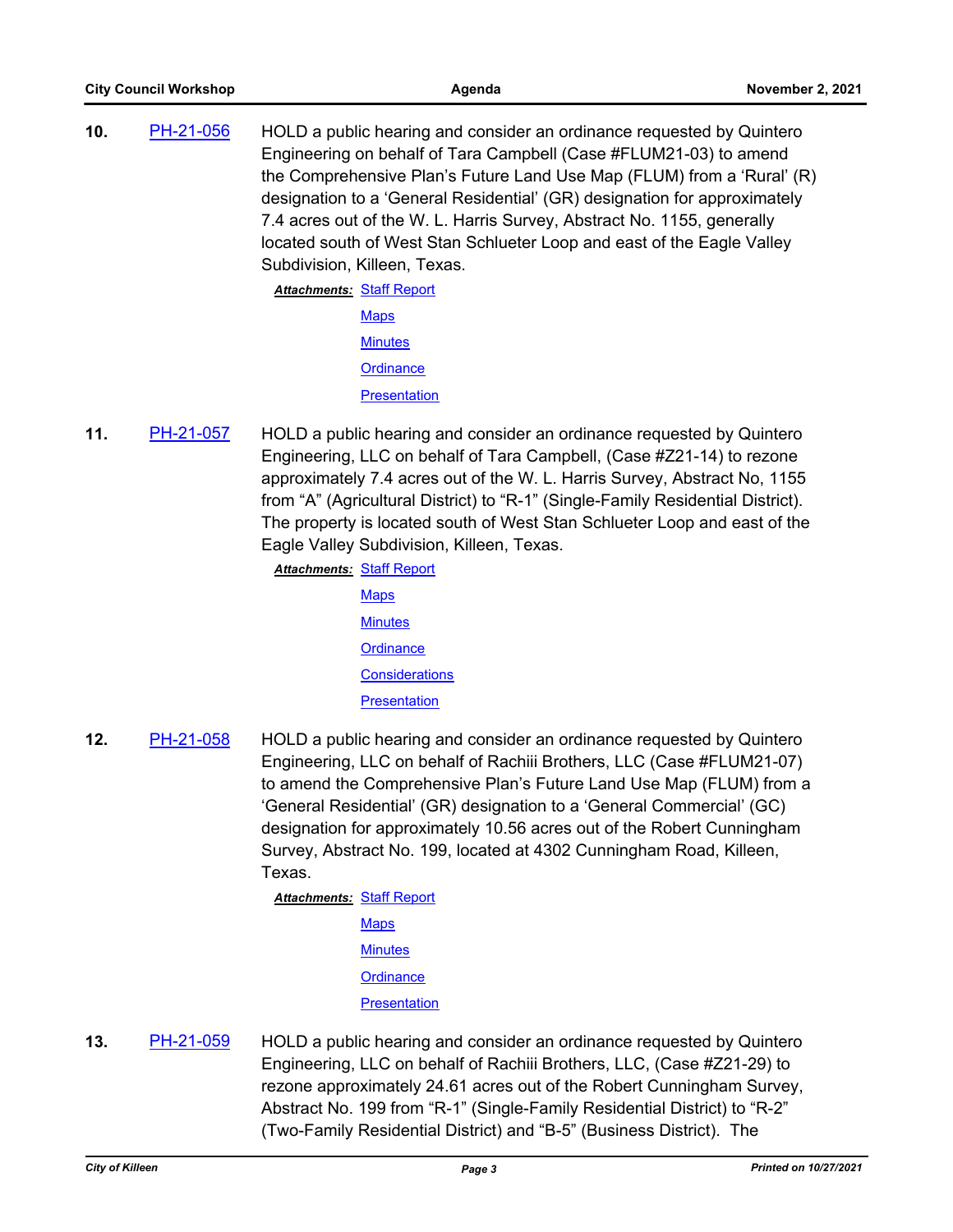property is located at 4302 Cunningham Road, Killeen, Texas.

**Attachments: [Staff Report](http://killeen.legistar.com/gateway.aspx?M=F&ID=4dd02f0f-c983-4445-9b6e-44c7d3844387.pdf) [Maps](http://killeen.legistar.com/gateway.aspx?M=F&ID=171adfcb-4fdf-45e7-993b-c9368d06bacc.pdf) [Minutes](http://killeen.legistar.com/gateway.aspx?M=F&ID=fc3f4de3-2b8b-4c2c-8a0d-b62e9a1c556a.pdf) [Ordinance](http://killeen.legistar.com/gateway.aspx?M=F&ID=71f4ab86-9c46-4751-be3e-9c9b947590fc.pdf) [Exhibit](http://killeen.legistar.com/gateway.aspx?M=F&ID=cde9ee58-1aad-4199-9e24-41236e8e1ca3.pdf) [Considerations](http://killeen.legistar.com/gateway.aspx?M=F&ID=813bf253-3977-4ac1-861a-44a4b3e76caf.pdf) [Presentation](http://killeen.legistar.com/gateway.aspx?M=F&ID=0d90a1ba-ae7d-4053-978b-b1250d55bd1b.pdf)** 

**14.** [PH-21-060](http://killeen.legistar.com/gateway.aspx?m=l&id=/matter.aspx?key=5707) HOLD a public hearing and consider an ordinance requested by Andrea Thompson on behalf of The Estate of Dallas L. Adams Jr. (Case #FLUM21-08) to amend the Comprehensive Plan's Future Land Use Map (FLUM) from a 'Suburban Commercial' (SC) designation to a 'General Residential' (GR) designation for approximately 5.346 acres out of the J. H. Lewis Survey, Abstract No. 536, located at 7700 Clear Creek Road, Killeen, Texas.

> **Attachments: [Staff Report](http://killeen.legistar.com/gateway.aspx?M=F&ID=29d3bbd8-44bd-44c7-8b18-b0a7769d2f87.pdf) [Maps](http://killeen.legistar.com/gateway.aspx?M=F&ID=cdca0d81-1387-46d6-999f-5e6e725b6ebd.pdf) [Minutes](http://killeen.legistar.com/gateway.aspx?M=F&ID=fa1db325-9055-4ff8-b913-d6c66494ffc3.pdf) [Ordinance](http://killeen.legistar.com/gateway.aspx?M=F&ID=b62c517f-e483-4228-92df-32cf185f4a3c.pdf) [Presentation](http://killeen.legistar.com/gateway.aspx?M=F&ID=0d5ab16e-4834-4496-a9ff-f898f82ca208.pdf)**

**15.** [PH-21-061](http://killeen.legistar.com/gateway.aspx?m=l&id=/matter.aspx?key=5708) HOLD a public hearing and consider an ordinance requested by Andrea Thompson on behalf of The Estate of Dallas L. Adams Jr. (Case #Z21-30) to rezone approximately 5.346 acres out of the J. H. Lewis Survey, Abstract No. 536 from "R-1" (Single-Family Residential District) to "R-MP" (Mobile Home and Travel Trailer Park District). The property is located at 7700 Clear Creek Road, Killeen, Texas. (Requires 3/4 Majority Vote) **Attachments: [Staff Report](http://killeen.legistar.com/gateway.aspx?M=F&ID=71b2aa4a-864b-43a5-92f3-2f3fd53b22b7.pdf)** 

**[Maps](http://killeen.legistar.com/gateway.aspx?M=F&ID=180686e3-d332-4c98-964c-17f456a6f934.pdf) [Minutes](http://killeen.legistar.com/gateway.aspx?M=F&ID=1245d45e-0489-43d5-b03a-29861ad5bd36.pdf) [Ordinance](http://killeen.legistar.com/gateway.aspx?M=F&ID=15e830e1-9394-4fe7-ae4b-03868f588a08.pdf) [RV Park Exhibits](http://killeen.legistar.com/gateway.aspx?M=F&ID=4eb6e601-a80d-4509-be22-ba6b2ef0f098.pdf) [Considerations](http://killeen.legistar.com/gateway.aspx?M=F&ID=d817bcd1-3044-4f17-84cb-72e8dd62f7fc.pdf) [Responses](http://killeen.legistar.com/gateway.aspx?M=F&ID=a59f4adc-1a51-43c1-b921-2045a2bfa912.pdf) [Presentation](http://killeen.legistar.com/gateway.aspx?M=F&ID=1e83ea10-c488-40e3-a456-d37acd5972c3.pdf)** 

**16.** [PH-21-062](http://killeen.legistar.com/gateway.aspx?m=l&id=/matter.aspx?key=5709) HOLD a public hearing and consider an ordinance requested by Kendra Crawford (Case #Z21-31) to rezone approximately 0.2 acres being Lot 3, Block 1, out of the Wanda Park Survey, from "B-5" (Business District) to "R-2" (Two Family Residential District). The property is located at 1902 Wood Avenue, Killeen, Texas.

*Attachments:* [Staff Report](http://killeen.legistar.com/gateway.aspx?M=F&ID=d0a445a6-d0ef-48e9-9a40-b3078f69dae6.pdf)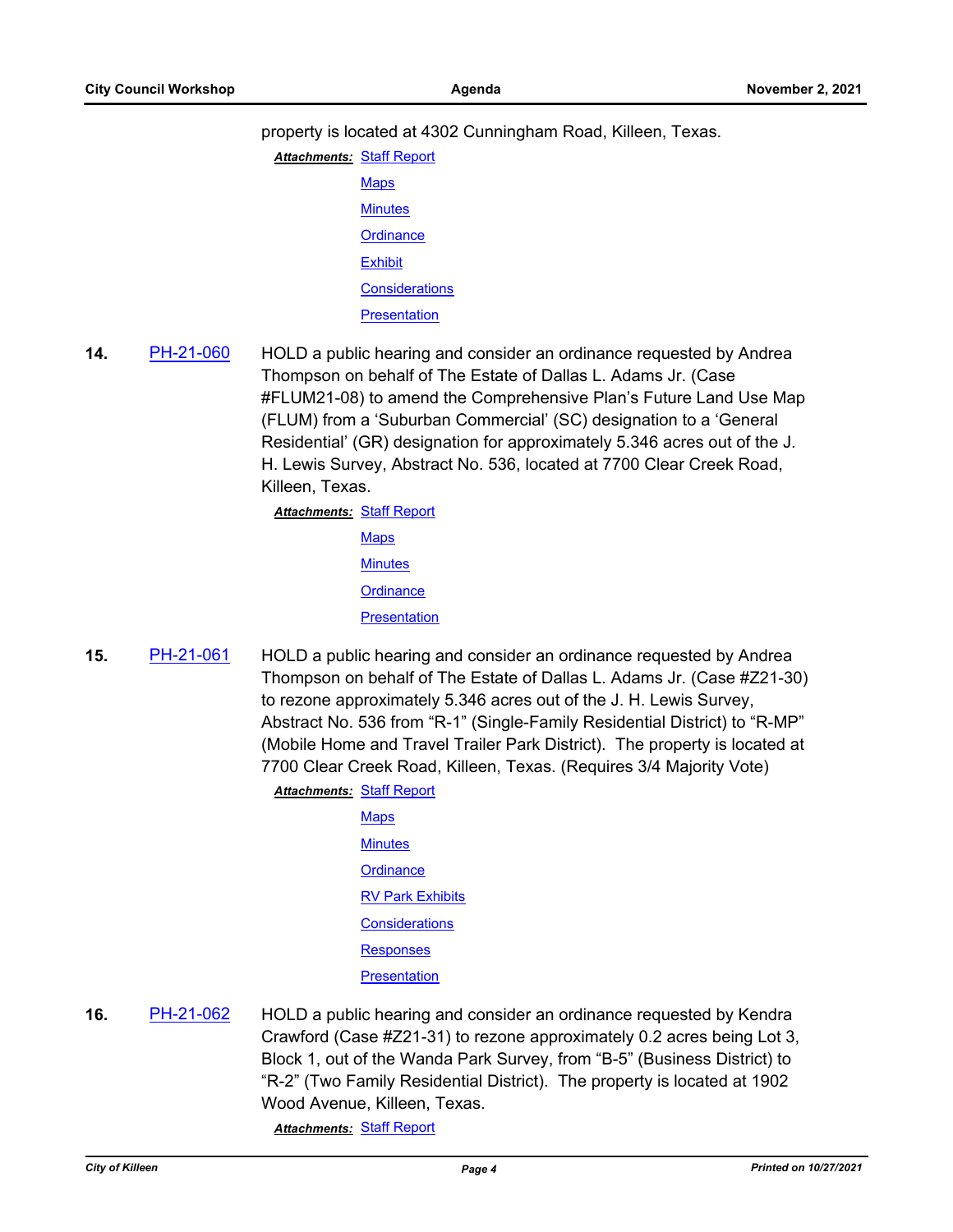**[Maps](http://killeen.legistar.com/gateway.aspx?M=F&ID=171ccd65-d1a3-4d68-905d-1cc2544f23c7.pdf) [Minutes](http://killeen.legistar.com/gateway.aspx?M=F&ID=93974072-84f5-4526-81aa-3a27894d3ff0.pdf) [Ordinance](http://killeen.legistar.com/gateway.aspx?M=F&ID=42e1a422-d357-45a3-a440-83b74127acc0.pdf) [Considerations](http://killeen.legistar.com/gateway.aspx?M=F&ID=8af82857-ad41-47f0-af69-27f8ce4728e3.pdf)** [Responses](http://killeen.legistar.com/gateway.aspx?M=F&ID=cbc2b124-95d3-4b70-86e3-c97e00418d83.pdf) **[Presentation](http://killeen.legistar.com/gateway.aspx?M=F&ID=b9f3a0d2-9cc6-48f1-b5f3-af444fd9d622.pdf)** 

#### **Items for Discussion at Workshop**

- **17.** [DS-21-140](http://killeen.legistar.com/gateway.aspx?m=l&id=/matter.aspx?key=5617) Discuss Commercial Noise Ordinance
- **18.** [DS-21-141](http://killeen.legistar.com/gateway.aspx?m=l&id=/matter.aspx?key=5763) Discuss Charter Articles IX-XI

*Attachments:* [Presentation](http://killeen.legistar.com/gateway.aspx?M=F&ID=b62146bc-37d6-4107-a628-7d90dc3cf49e.pdf)

#### **Councilmember Requests for Future Agenda Items**

- **19.** [RQ-21-036](http://killeen.legistar.com/gateway.aspx?m=l&id=/matter.aspx?key=5773) Discuss Strategic Planning Session *Attachments:* [Request](http://killeen.legistar.com/gateway.aspx?M=F&ID=f790e70d-adb8-4758-8125-ab2a1a55beb6.pdf)
- **20.** [RQ-21-037](http://killeen.legistar.com/gateway.aspx?m=l&id=/matter.aspx?key=5774) Discuss Legislative Update

*Attachments:* [Request](http://killeen.legistar.com/gateway.aspx?M=F&ID=ab31bc4b-3c61-4369-ac1a-3c3b08fdfe80.pdf)

#### **Adjournment**

*I* certify that the above notice of meeting was posted on the Internet and on the bulletin *boards at Killeen City Hall and at the Killeen Police Department on or before 5:00 p.m. on October 27, 2021.*

*\_\_\_\_\_\_\_\_\_\_\_\_\_\_\_\_\_\_\_\_\_\_\_\_\_\_\_\_\_\_\_*

*The public is hereby informed that notices for City of Killeen meetings will no longer distinguish between matters to be discussed in open or closed session of a meeting. This practice is in accordance with rulings by the Texas Attorney General that, under the Texas Open Meetings Act, the City Council may convene a closed session to discuss any matter listed on the agenda, without prior or further notice, if the matter is one that the Open Meetings Act allows to be discussed in a closed session.*

*This meeting is being conducted in accordance with the Texas Open Meetings Law [V.T.C.A., Government Code, § 551.001 et seq.]. This meeting is being conducted in accordance with the Americans with Disabilities Act [42 USC 12101 (1991)]. The facility is wheelchair accessible and handicap parking is available. Requests for sign interpretive services are available upon requests received at least 48 hours prior to the meeting. To make arrangements for those services, please call 254-501-7700, City Manager's Office, or TDD 1-800-734-2989.*

#### **Notice of Meetings**

*Lucy C. Aldrich, City Secretary*